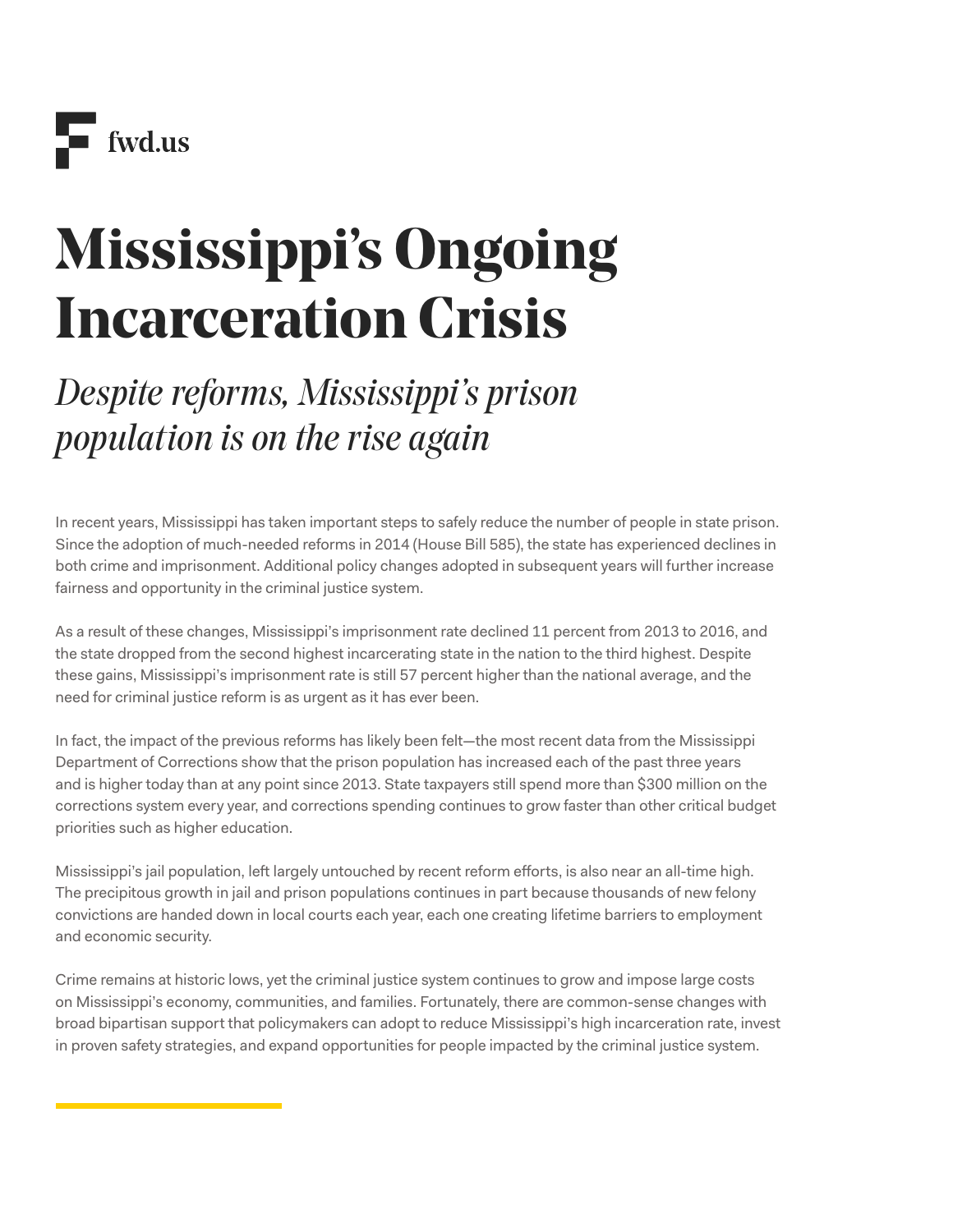# **FIGURE 1: MISSISSIPPI'S PRISON POPULATION IS ON THE RISE AGAIN**

Mississippi's prison population fell to a 15-year low of 17,876 in 2014. Since that time, the prison population has grown each year and is back above 2014 levels. With the national prison population continuing to decline, Mississippi stands out for its continued reliance on incarceration and long prison sentences which have been shown to be ineffective as a crime control measure.

20,000 25,000 15,000 10,000 **19,306 21,698 17,876 3,793** 1980 1982 1984 1986 1988 1990 1992 1994 1996 1998 2000 2002 2004  $\delta$ 2008 2010 2012 2014 2016 2018 5,000  $\alpha$ 

**MIssissippi's Prison Population**

Source: Bureau of Justice Statistics, Prisoner Series; Mississippi Department of Corrections, Monthly Fact Sheets

# **FIGURE 2: MISSISSIPPI HAS THE THIRD HIG HEST IMPRISONMENT RATE IN THE C OUNTRY**

Mississippi's imprisonment rate of 624 people in prison per 100,000 state residents trails only Louisiana and Oklahoma for the highest in the country. The corrections system costs state taxpayers over \$300 million every year<sup>1</sup>, despite research showing that reduced imprisonment and reduced crime can go hand-in-hand. Mississippi's imprisonment rate is 57 percent higher than the national average, yet crime has fallen four times as fast in other states than in Mississippi over the last decade.<sup>2</sup>

**FIGURE 3: DESPITE RECENT DECREASES, THERE ARE MORE THAN 33,000 PEOPLE ON COMMUNITY SUPERVISION IN** 

In 2017, there were more than 33,000 people on community supervision in Mississippi. The parole population has increased 240 percent since 2005, but three quarters of the supervision population (24,691 people) are serving probation sentences, often for low-level crimes, that stretch on for years.

**MISSISSIPPI**



Source: Bureau of Justice Statistics, Prisoner Series

#### **Mississippi's Community Supervision Population**



 $^{\rm 1}$  National Association of State Budget Offices. 2016 State Expenditure Report.

**State Imprisonment Rates (2016)**

<sup>2</sup> Pew Public Safety Performance Project. National Prison Rate Continues to Decline Amid Sentencing, Re-Entry Reforms (January 2018).

<https://www.pewtrusts.org/en/research-and-analysis/articles/2018/01/16/national-prison-rate-continues-to-decline-amid-sentencing-re-entry-reforms>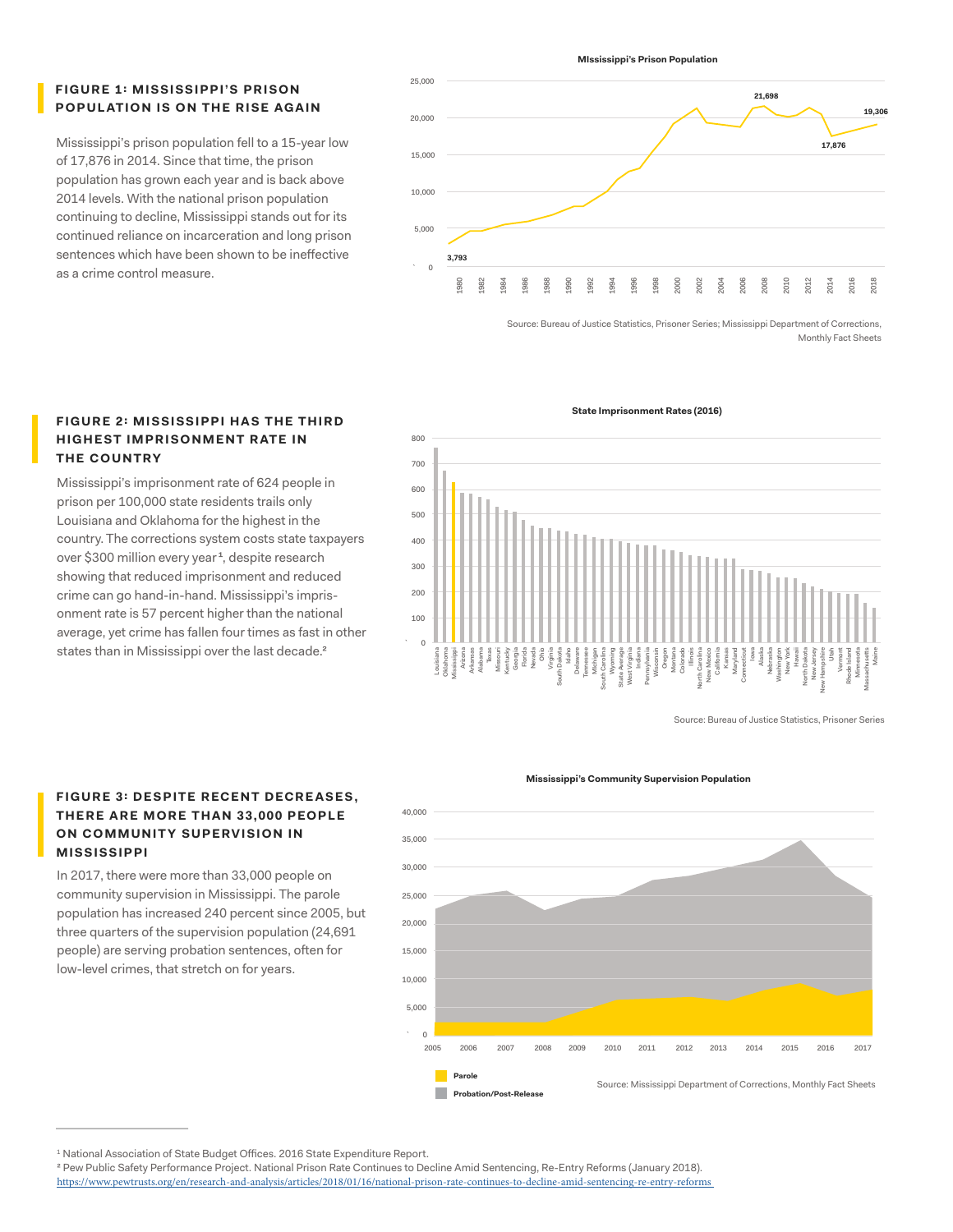# **FIGURE 4: DRUG OFFENSES ARE A MAJOR DRIVER OF THE PRISON AND COMMUNITY SUPERVISION POPULATIONS**

In November 2018, one in five people (20 percent) in Mississippi prisons had been convicted of a drug offense. The share of the probation and parole population that were convicted of drug offenses is 38 percent and 48 percent.<sup>3</sup> In all three populations, Mississippi has significantly more people under correctional control for drug offenses than other states. 4

Recently, the share of prison admissions for the least serious drug offenses has risen sharply. While admissions for other nonviolent crimes have decreased, admissions for drug possession have grown 41 percent over the past two years. According to the most recent available data, the number of people sent to prison for drug possession has grown to more than 500 per year.

# **FIGURE 5: MISSISSIPPI'S JAIL INCARCERATION RATE IS NEARLY DOUBLE THE NATIONAL AVERAGE**

In 1990, Mississippi incarcerated fewer people in local jails than the rest of the country. Since that time, Mississippi's jail incarceration rate has nearly tripled and is now close to twice the national average. In fact, Mississippi's jail population has grown by an astonishing 238 percent during a period of declining crime.

#### **Annual Admissions to Prison for Drug Possession**



Source: The Pew Charitable Trusts and the Crime and Justice Institute, Protecting Public Safety and Reducing Incarceration: Successes and Challenges (2017). Note: Drug possession admissions annualized from quarterly figures.



**Mississippi's Jail Population (2015)**

**44% 56%**



Since 1985, the share of people in Mississippi jails who are awaiting trial rose from 43 percent to 56 percent. At the end of 2015, there were 6,847 people in local jails who have not been convicted of any crime.5 While the data are not available in Mississippi, in most states the vast majority of people jailed pretrial have been charged with low-level misdemeanors and non-violent felonies, and they are incarcerated because they cannot afford cash bail.<sup>6</sup>

**Percent Convicted Percent Pretrial**

<sup>&</sup>lt;sup>3</sup> Mississippi Department of Corrections, Monthly Fact Sheets. **3 Mississippi Department of Corrections**, Monthly Fact Sheets.

<sup>4</sup> Bureau of Justice Statistics, Prisoner Series and Probation and Parole Series.

<sup>&</sup>lt;sup>5</sup> Vera Institute of Justice, Incarceration Trends.

<sup>&</sup>lt;sup>6</sup> Peter Wagner and Wendy Sawyer. Mass Incarceration 2018: The Whole Pie. Prison Policy Initiative

March 14, 2018. <https://www.prisonpolicy.org/reports/pie2018.html>